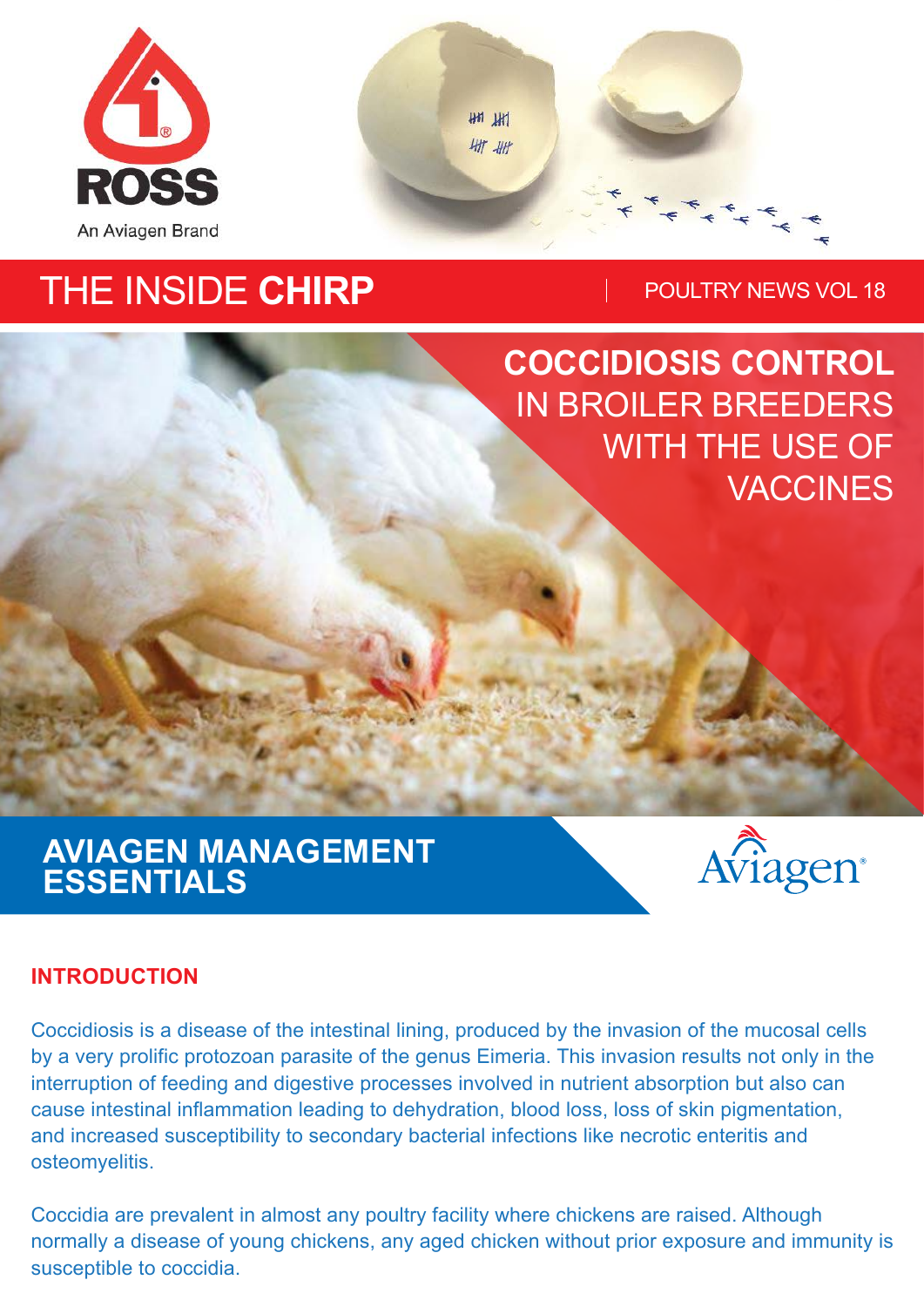In the past, clinical coccidiosis in broiler breeders was prevented by the use of anticoccidial medications (ionophores and non-ionophore anticoccidials [NIA]) in the feed. Then, after the worldwide introduction of commercial coccidiosis vaccines in the late '80s and early '90s, the strategy for coccidiosis control in long-lived birds was dramatically changed.

Today, around 60-70% of breeder flocks are vaccinated at the hatchery, and the use of coccidiosis vaccines is commonplace whenever they are available. Vaccines are effective as long as they are managed and administered correctly and followed by adequate brooding practices to ensure the uniform cycling of coccidia within the flock.

The objective when using a coccidiosis vaccine is for chicks to develop immunity early in their life with minimal intestinal damage.

#### **EARLY IMMUNITY**

When using a coccidiosis vaccine, achieving early immunity (within the first 3-4 weeks of a chick's life) is essential for ensuring long-lasting protection throughout their life. Vaccination at the hatchery is a controlled exposure method and the development of immunity to coccidia requires several consecutive cycles or passes through the bird in the field under particular management conditions.

The first exposure to the coccidia parasite takes place during vaccination. Regularly, this vaccination occurs at the hatchery, and the rest of the cycling process continues on the farm (following exposure and cycling).

Each cycle requires the ingestion of sporulated oocysts by the bird. The parasite invades and multiplies within the intestinal cells several times, and the cycle ends with the shedding of the unsporulated oocysts in the feces. Then, under the right litter conditions (oxygen, temperature, and humidity), the oocysts sporulate in the litter, ready to repeat the cycle.

#### **BIOLOGY AND LIFE CYCLE**

The coccidia of chickens have a distinctive life cycle (Figure 1). Previously unexposed chickens get infected by ingesting sporulated oocysts (infectious) to start the cycle, from either vaccination or the litter.

The cycle is composed of two stages; the first stage occurs inside the chicken (Schizogony and Gametogony), lasting around 5-7 days. The second stage occursin the environment/litter (Sporogony) and lasts around 1-2 days, and this enables the oocyst to become infective.

A sporulated oocyst has 4 sporocysts, and each sporocyst contains 2 sporozoites. After ingestion, the oocysts' walls are crushed by the physical activity in the gizzard, which releases the sporocysts (excystation process). Pancreatic enzymes in the small intestine then release the sporozoites from the sporocysts enabling them to infect epithelial cells and begin the cycle in the intestine of the bird.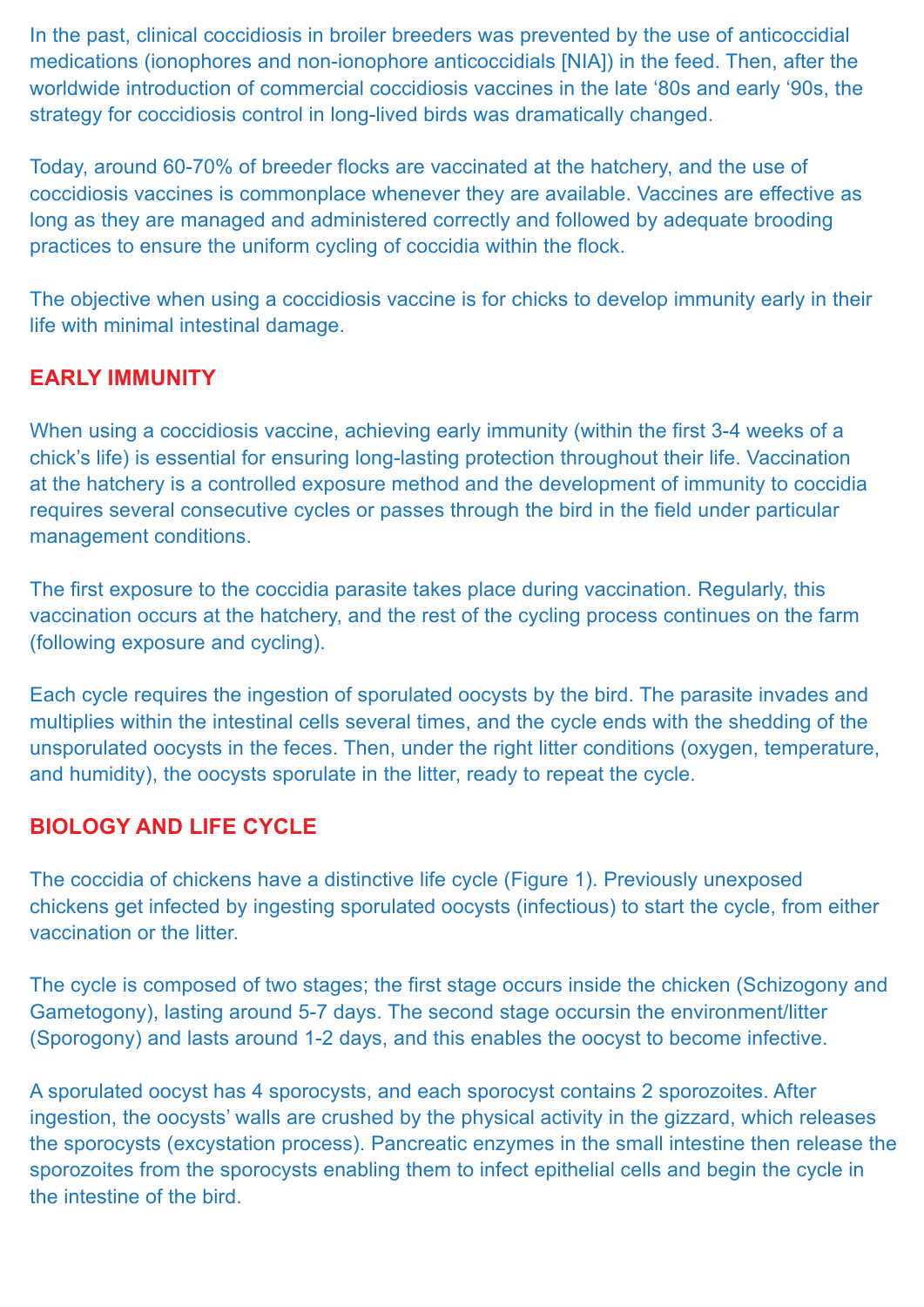#### **Figure 1: LIFE CYCLE OF COCCIDIA**



Immature oocysts shed by the bird remain dormant in the litter until specific litter conditions allow their sporulation.

These conditions are:

- Oxygen
- Litter moisture of 25-35%
- Litter temperatures of 26-30ºC

It is essential to remember that for full immunity to develop, coccidia have to cycle in the bird 3-4 consecutive times. The length of the cycle and how many cycles are needed depends on the Eimeria species infecting the chicken. In general, the Eimeria species cycle between 5 and 7 days.

#### **DIAGNOSIS**

Seven known Eimeria species infect chickens. These species are host-specific, meaning that they only infect chickens and do not infect other species of birds. Diagnosis can be made by: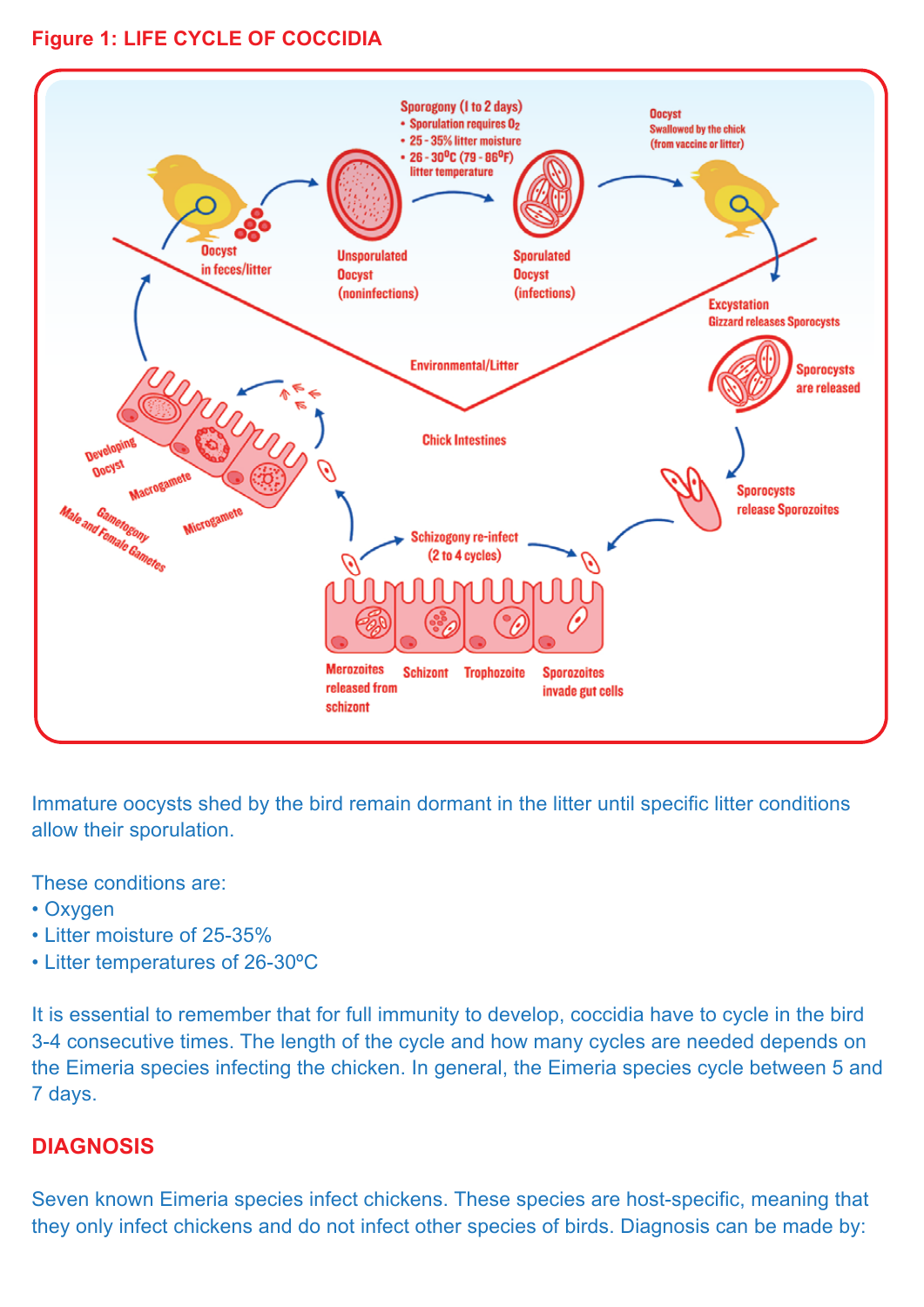- Examining the location and the type of gross lesion found in the intestines. The parasite location and gross lesion in the intestines allow a presumptive rough diagnosis of the species of Eimeria involved, most of the time.
- Observing intestinal scrapings under a microscope to identify the species of Eimeria based on oocyst and schizont size and shape. The oocysts of E. maxima are remarkably large as compared with other species.
- Collecting and fixing intestinal tissue samples in a container of buffered formalin solution for a histological diagnosis.
- Taking advantage of DNA technology, including PCR and sequencing, to identify every species affecting the birds.

The following table shows the most common Eimeria species found in broiler breeders and their prepatent period (time between exposure and shedding of the first oocyst).

*Table 1. The five most common species of coccidia in broiler breeders and their prepatent period.*

| <b>EIMERIA SPECIES</b> | <b>PARASITIZED AREA OF</b><br><b>INTESTINE</b> | <b>PREPATENT PERIOD</b><br>(HOURS) |  |                                            |
|------------------------|------------------------------------------------|------------------------------------|--|--------------------------------------------|
| E. acervulina          | Duodenum                                       | 97                                 |  | <b>Duodenum</b><br>Jejunum<br><b>Ileum</b> |
| E. necatrix            | Jejunum and Ileum                              | 138                                |  |                                            |
| E. maxima              | Jejunum and Ileum                              | 121                                |  | Ceca                                       |
| E. brunetti            | Ileum to ileal-cecal juncture                  | 120                                |  | Rectum                                     |
| E. tenella             | Ceca                                           | 115                                |  |                                            |

#### **VACCINE, VACCINE ADMINISTRATION AND EFFECT OF VACCINES**

There are different commercially available vaccines for use in broiler breeders. Most vaccines are based on suspensions of live (viable) sporulated oocyst. They vary in the content of coccidia species, the number of oocysts, and strain pathogenicity. Also, coccidiosis vaccines can be originated from non-attenuated or selected precocious (attenuated) strains. Precocious strains cycle faster and are less pathogenic, but are also less prolific than the non-attenuated strains.

Most commercial vaccines available for broiler breeder pullets include E. acervulina, E. tenella, E. necatrix, E. maxima, E. mitis, and E. praecox, or a combination of selected species.

Different methods have been used to administer live coccidiosis vaccines to pullets and cockerels. The vaccine has been applied in the feed or the drinking water during the first week of life. At the hatchery, vaccines have been administered by coarse spray, solid gel pucks, or in ovo vaccination. Today, most coccidiosis vaccines for broiler breeders are administered at the hatchery either via spray cabinet mist or gel droplets, and in some situations, chicks are revaccinated in the field.

If the chick's intestine is healthy and the vaccine was adequately applied, live sporulated oocysts from the vaccine should replicate soon after their ingestion by the chick. The transition from the first to the second cycle is critical and must occur on the farm (Figure 2).

The next generation of oocysts shed by the vaccinated chicks must sporulate before being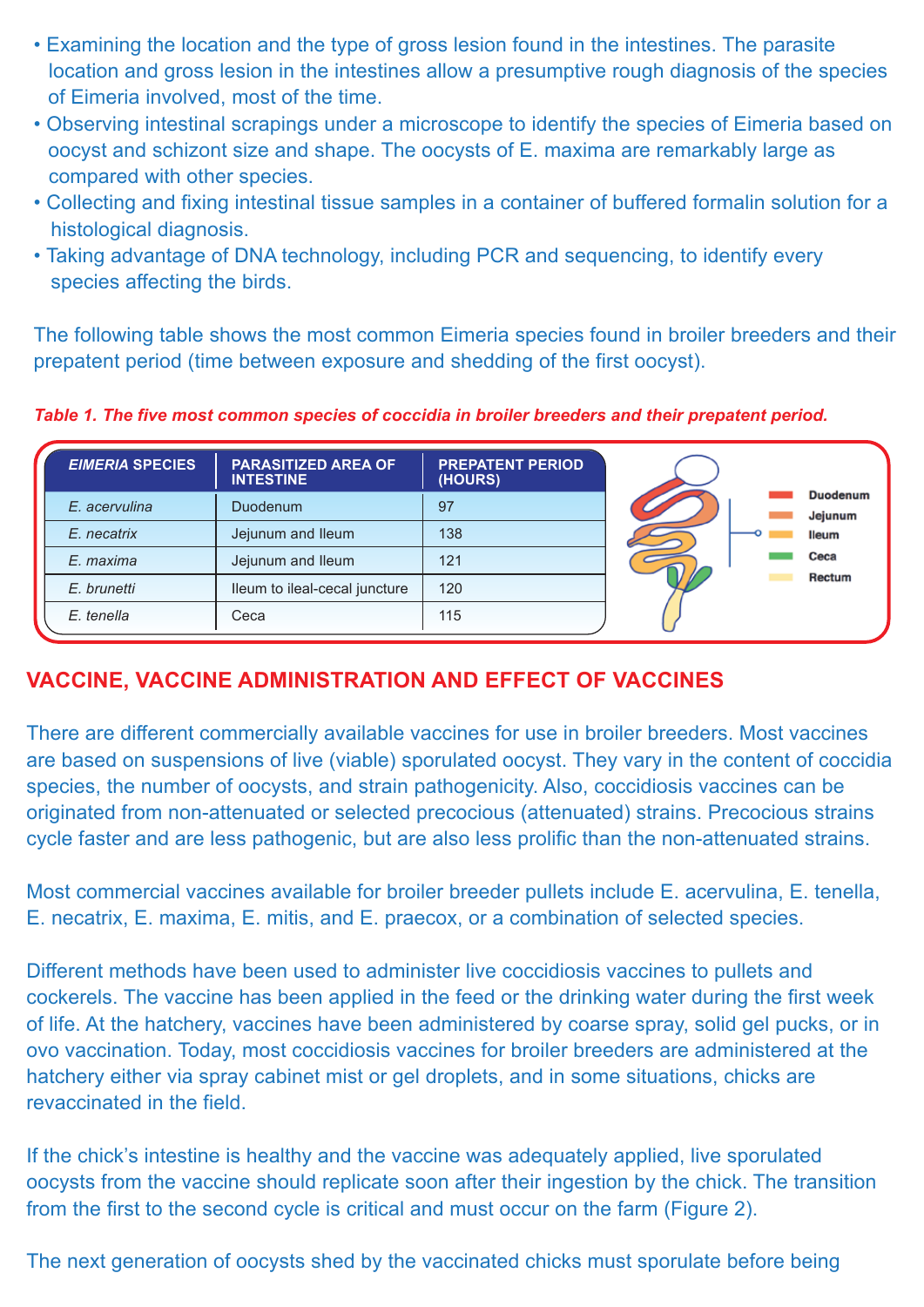ingested again by the birds and replicate into a second cycle (this sporulation is highly dependent on proper environmental conditions). Then, following consecutive third and fourth cycles, robust immunity is achieved, and birds have protection against future coccidiosis challenges. Revaccination on the farm has been used in some operations to ensure adequate/uniform vaccine coverage and early oocyst cycling. Revaccination can be done using a coarse spray, in the water or feed, or oral gavage methods.



excellent initial vaccination, it is essential to provide the right conditions for the birds to experience the proper cycling starting at day one (optimal brooding conditions for optimal intestinal development).

Disruption in the process of going from the first cycle to the second will cause some birds to start building immunity, while others remain naive to coccidia. Poor uniformity of immunity increases the risk of coccidiosis outbreaks due to challenges with high numbers of oocysts infecting a naive population of chicks. The consequences of these outbreaks are significant; treatment with anticoccidials may be required; bird welfare and performance will be adversely impacted, leading to financial losses.

Proper cycling ensures the development of immunity and results in:

- Better intestinal integrity
- Uniform feeding and feed efficiency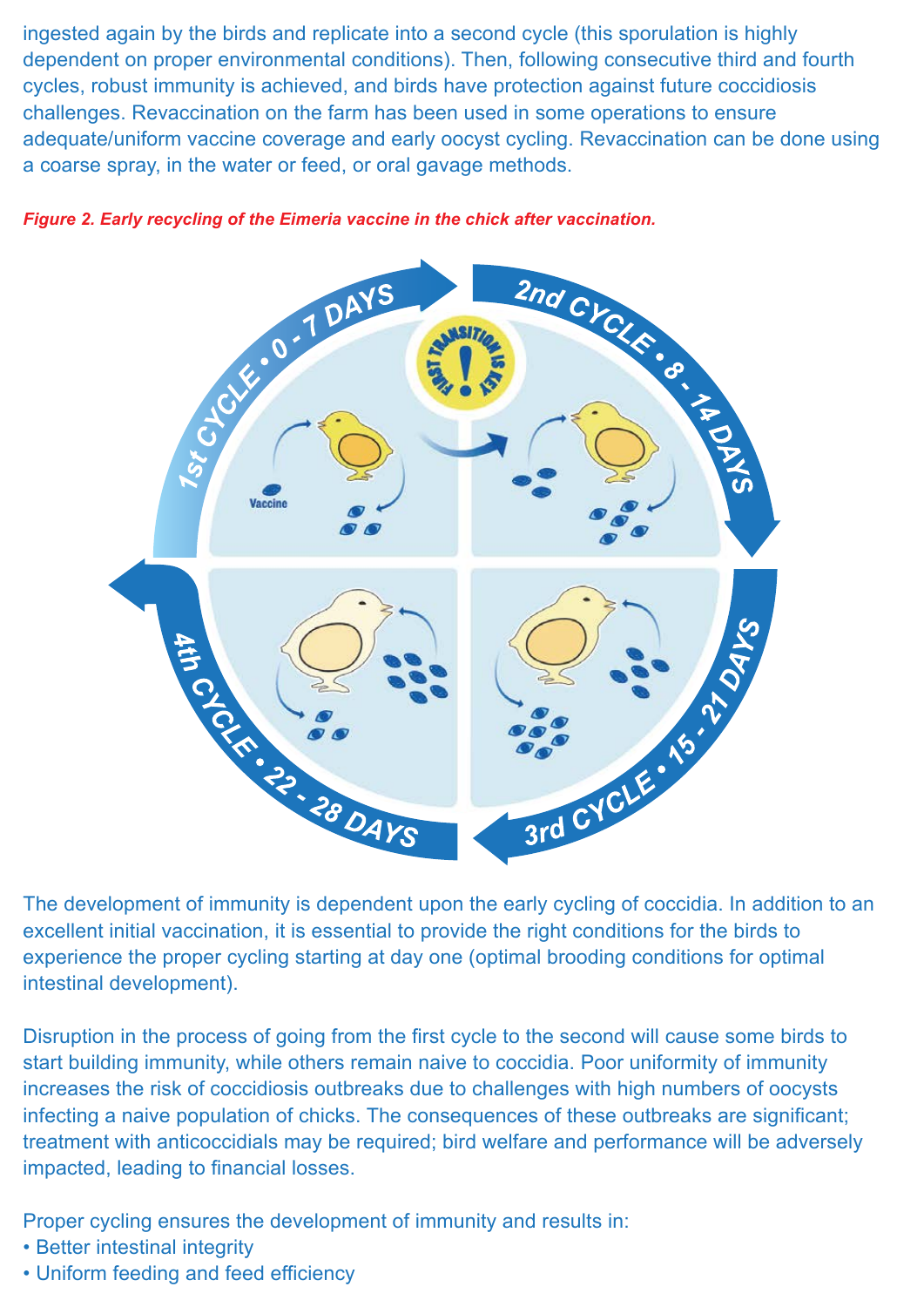- Uniform body-weight gain
- Improved bird health and flock livability

#### **FACTORS AFFECTING THE VACCINE RESPONSE DURING THE GROW-OUT**

The factors highlighted below, either alone or in combination, impact the provision of an effective coccidiosis vaccination program. The best place for coccidiosis vaccination is at the hatchery, where conditions are ideal for mass application and there is usually better control over the vaccination preparation and mixing process.

Vaccine handling, storage, and administration

- Never freeze coccidiosis vaccine for it contains live oocysts.
- Follow manufacturer's instructions for mixing the vaccine with diluent.
- Ensure a uniform distribution of the vaccine via spray cabinet mist or gel droplets. Administering vaccine in a way that ensures equal exposure of all chicks to live oocysts is of paramount importance (use a dye if necessary).
- Provide birds with enough time and light intensity after vaccination in the hatchery to allow preening.
- Keep chicks comfortable in terms of temperature and relative humidity after vaccination. Allow chicks to dry and avoid exposing them to high air speeds or drafts.

Note: There may be situations where coccidiosis vaccine application on the farm should be considered as either the only vaccine applied or as a revaccination. These situations occur:

- When vaccines cannot be administered at the hatchery.
- When there are doubts about the vaccine application at the hatchery or,
- As a choice made by the customer for a better "take" on a particular species.

#### **BROODING AND MANAGEMENT PRACTICES**

Optimal brooding practices are essential for proper intestinal development and also for proper oocyst sporulation, consumption and recycling. Chick brooding density needs to change as the birds grow to increase floor space as well as feeding and drinking space. However, releasing chicks too soon into areas where coccidia oocysts have not been shed can compromise the recycling and uniformity of the process and development of immunity.

Management during the first few weeks of a chick's life is critical for intestinal development and requires a focus on many factors. Excellent management and proper environmental conditions include focusing on:

- Feed
- Light
- Air (Temperature and RH)
- Water
- Space (bird density & feeder & drinker space)
- Sanitation (biosecurity)

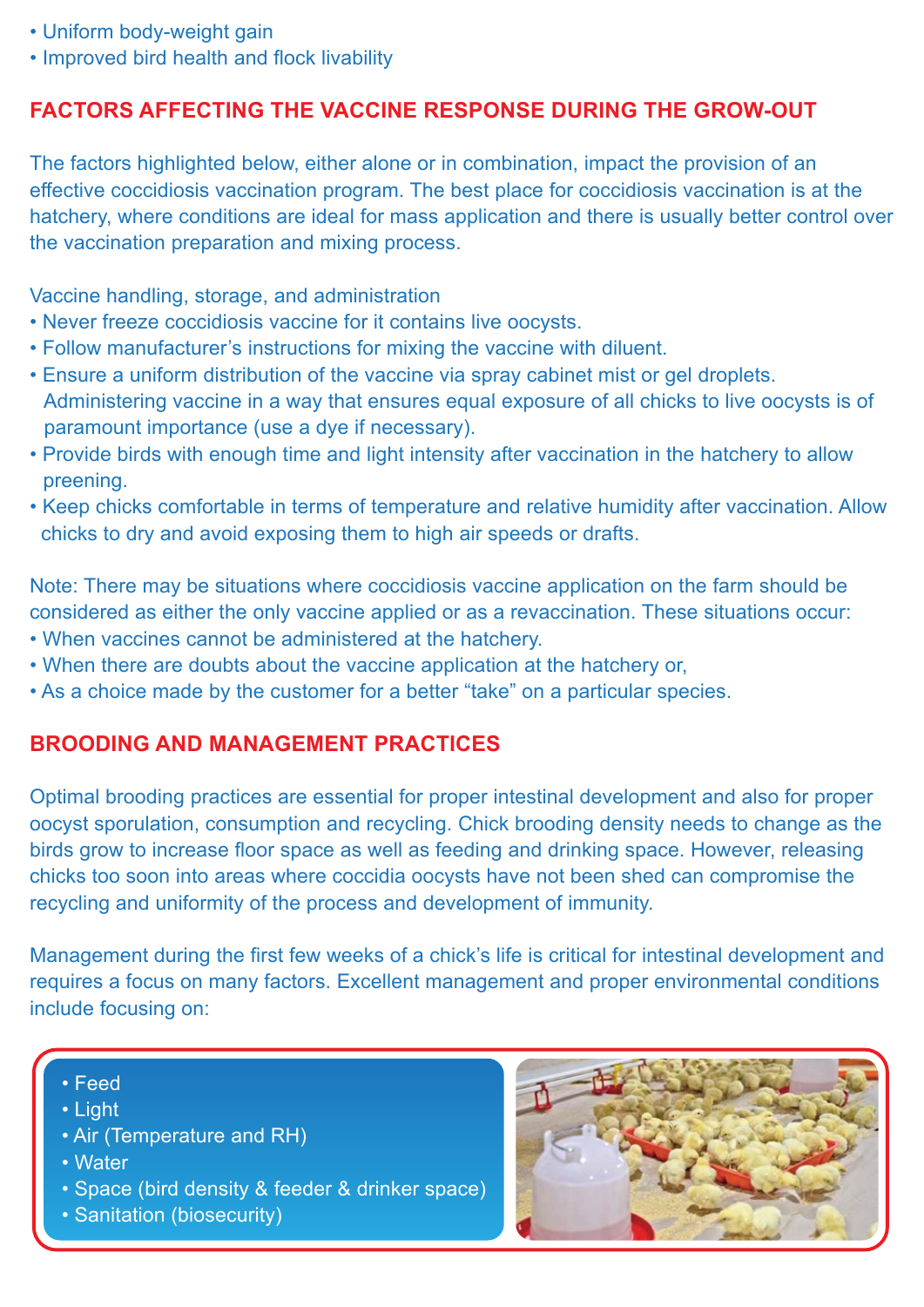Partial house brooding is a common practice and a very effective way to achieve a suitable environment for chicks as well as the proper oocyst cycling. Brooding rings, brooding areas or partitions, in particular for broiler breeders, are used to control not just the stocking density, but also feeder and drinker space.

Controlling stocking density progressively during the first three to four weeks is an excellent way to influence litter humidity and temperature for optimal intestinal development, coccidia sporulation and cycling.

The stocking density during the brooding period needs to be adjusted based on particular housing and/or farm conditions (brooder type, brooding set-up, feeder and drinker type, house ventilation, litter humidity, and environmental temperature). Time of the year can also influence brooding conditions where countries with severe winter and summer seasons may need to make adjustments to brooding protocols.

If covering the brooding area with paper, and subsequently removing it, be sure to remove the paper before the chicks start shedding the vaccine oocysts (this usually starts 5 days after vaccination). Removing the paper later than day 4 after vaccination might reduce proper exposure to the vaccine oocysts that were shed by the birds limiting the first recycling of oocysts. If using paper in the brooding area another option is to leave the paper to decompose in the litter.

Managing the litter moisture and temperature requires close attention and is essential to the proper development of coccidia immunity. Spraying water on the litter may be required if the litter material is too dry (< 25% litter moisture) or if the proposed stocking density is too low to support litter moisture. Relative humidity is not a good indicator of litter moisture. Litter moisture can be checked using a handheld moisture meter or by simply picking up a handful of litter and subjectively assessing the moisture content. Squeeze a handful of litter, and if it remains in a clump, it is too wet. If the litter falls apart without clumping at all, it is too dry. Litter with the correct moisture content clumps slightly. Although less practical, litter moisture can also be measured using a drying oven. Samples of litter are collected, weighed, and allowed to dry in a drying oven for 12-24 hours at 50°C. Calculating the water loss determines the % litter moisture.

As explained earlier, litter temperature and litter moisture are crucial for oocyst to sporulate, but environmental conditions are also essential to allow proper chicken development. *Refer to the Ross Parent Stock Management Handbook for more information regarding best management practices.*

#### **VACCINE CYCLING**

- Optimal intestinal development is critical. Check for 7-day body weight and uniformity. Intestinal development needs to be maximized during the first week.
- Continued cycling is the key to long-lasting immunity without a clinical coccidiosis break, especially the first cycle and the transition from the first to the second cycle. Remember that for a few chickens, the first cycle occurs on the farm.
- Under certain conditions, such as very low humidity in the litter, revaccination in the field during the first week along with wetting the litter to increase litter humidity might be advised to guarantee the first cycle.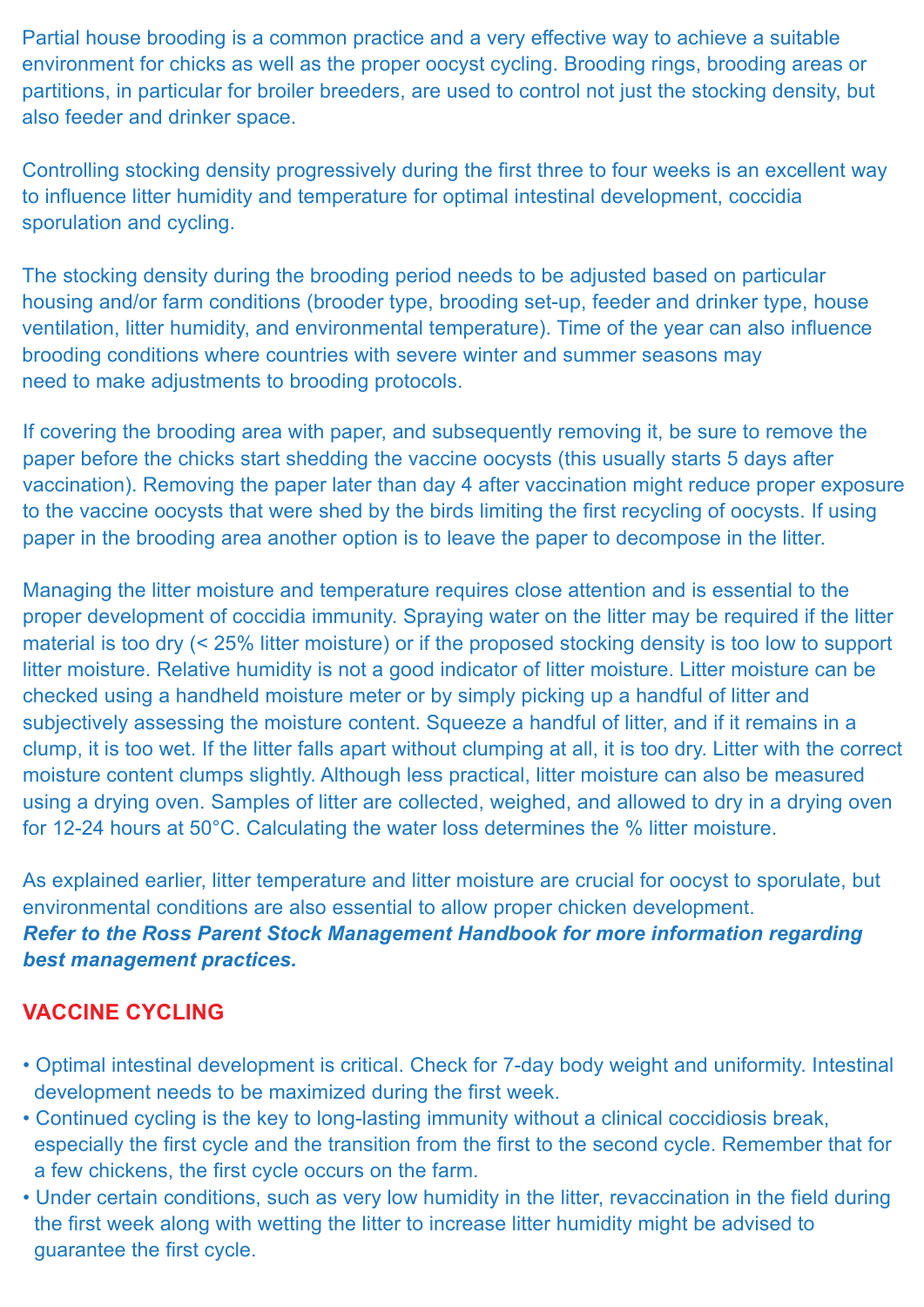- As mentioned earlier, density can also influence the litter humidity and the rate of oocyst ingestion and sporulation. Always keep density in mind during the first 3-4 weeks of age when dealing with coccidiosis challenges.
- Evaluate proper cycling in the field between 7 and 28 days with:
- Clinical and necropsy observations of chickens in the field (avoid choosing sick birds).
- Oocysts counts per gram of feces by laboratory analysis. This evaluation could help to determine if cycling is taking place according to plan or if there is an issue with the coccidia replication or vaccine application at the hatchery.
- Be aware of anticoccidial properties of any supplement given to the chickens as it may impact the vaccine cycling and development of immunity.
- In ABF production programs, the use of phytogenics, botanicals or plant extracts in the feed or water might be helpful in conjunction with the coccidiosis vaccine to try and modulate the cycling of the vaccine.

#### **IMMUNOSUPPRESSIVE CONDITIONS**

- Disease challenges like IBD, Marek's and CAV can have a detrimental effect on the birds' immune system and development of immunity against coccidiosis. Immunosuppression results in excessive replication of the coccidia, and breaks may occur later in life.
- Other situations can lead to immunosuppression including stress, mycotoxins, cold brooding temperature, lack of feeder space, or marginal nutrition.

### **ENVIRONMENTAL CHALLENGES**

Some environmental conditions have an impact on the birds' response to the vaccine:

- Environmental challenges caused by temperatures going above or below the recommendations during the first weeks of life.
- Air quality challenges such as high ammonia or dust in the house could negatively impact the early development of chicks and their response to the coccidiosis vaccine making the chicks susceptible to other diseases.
- Dry litter conditions prevent the sporulation of oocysts.
- Wet litter conditions increase sporulation, which can lead to excessive sporulation of oocysts and lesions resembling coccidiosis breaks.

#### **NUTRITIONAL FACTORS**

- Mycotoxins in the feed can harm the birds' immune response resulting in a higher susceptibility to field challenges.
- Feed phase or feed form changes during the development of immunity to coccidia could cause intestinal changes in the birds and produce a suboptimal response to the vaccine.

#### **TREATMENT**

Although rare, sometimes birds may require treatment to control an outbreak. If and when the development of good immunity fails, birds may be at risk of a new coccidiosis outbreak if:

- Treatment is given too early before immunity builds (less than 2 weeks).
- A high dose of medication for more than 2 days is used eliminating the coccidia from cycling and compromising immunity.